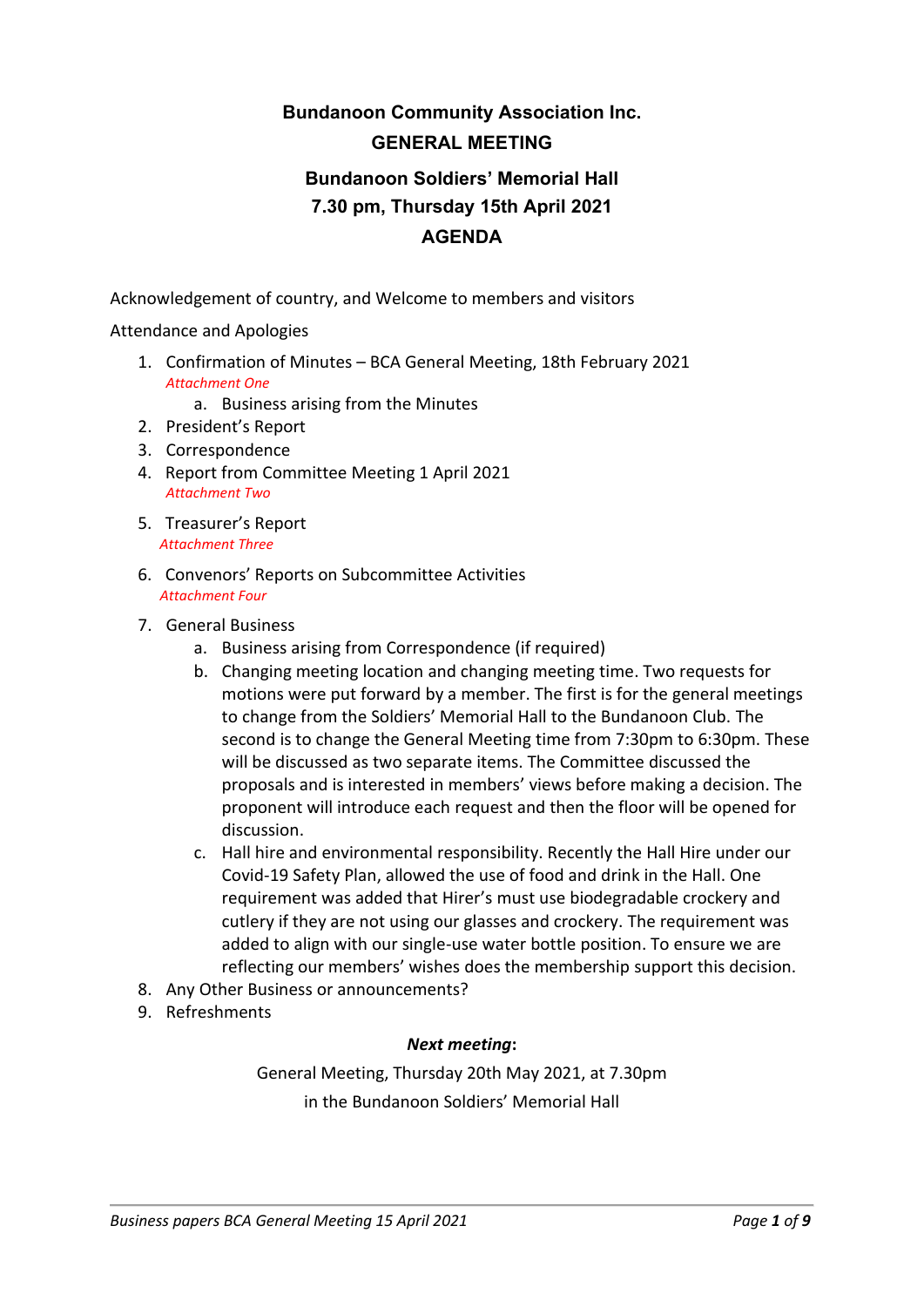### *Attachment One*

## **Bundanoon Community Association Inc. GENERAL MEETING Bundanoon Soldiers' Memorial Hall 7.30 pm, Thursday 18th February 2021 MINUTES**

The President, Peter Gray, acknowledged the Country of the Gundungurra people, and welcomed members and visitors.

**Attendance and Apologies**: 19 members were present, and apologies were received from Peter Brown, John Brock, Rosemary Page, Stuart Reid, Pamela Jane, Christine Rowell-Miller, Christine Janssen, Barry Miller, Sandy Weir, Alan Morehen

The President reported that the Treasurer, Peter Brown, had been ill but was recovering well.

**Confirmation of Minutes**: **Moved** Jeremy Tonks, **seconded** Andy Carnahan: that the Minutes of the BCA General Meeting held on 17th December 2020, which had been circulated, be confirmed. Carried.

### **Business arising from the Minutes**:

- (a) The President announced that in view of the Treasurer's illness he was assuming the role of Acting Treasurer; and that the new Sound system had been installed and was being test-run at tonight's Meeting, with assistance from Bronwyn Beard in the Loft.
- (b) He also pointed out that the Committee is considering funding the planned kitchen upgrade with BCA's own funds; the upgrade involves the removal of the old cooker and the installation of two new ovens.

### **President's Report**:

- (a) The President announced that a new Covid-19 Safety Plan for the Hall had been drawn up, mainly allowing for the serving of food and drink. The Plan constantly evolves as new provisions are put in place or amended.
- (b) He also pointed out the convenience of using TryBooking for events. It allows for the control of numbers in the Hall, and removes the need to handle cash.
- (c) The removal of some Covid restrictions means that Convenors are able to move on with planning their events. Planning for Winterfest continues, though there will be no street festival, with other open-air venues being considered, and planning for the Garden Ramble is still going ahead.
- (d) Three of the four parts of the Hall upgrade have now been completed, or close to it: the performance lights, the sound system, and soon the kitchen. These are all aimed at greatly improving the Hall experience and at attracting a wider use of the Hall.
- (e) The President was also encouraging an increase in membership, particular among the younger members of the community. A constitutional amendment is to be introduced at the AGM to remove the age restriction (currently 18) allowing younger people to participate.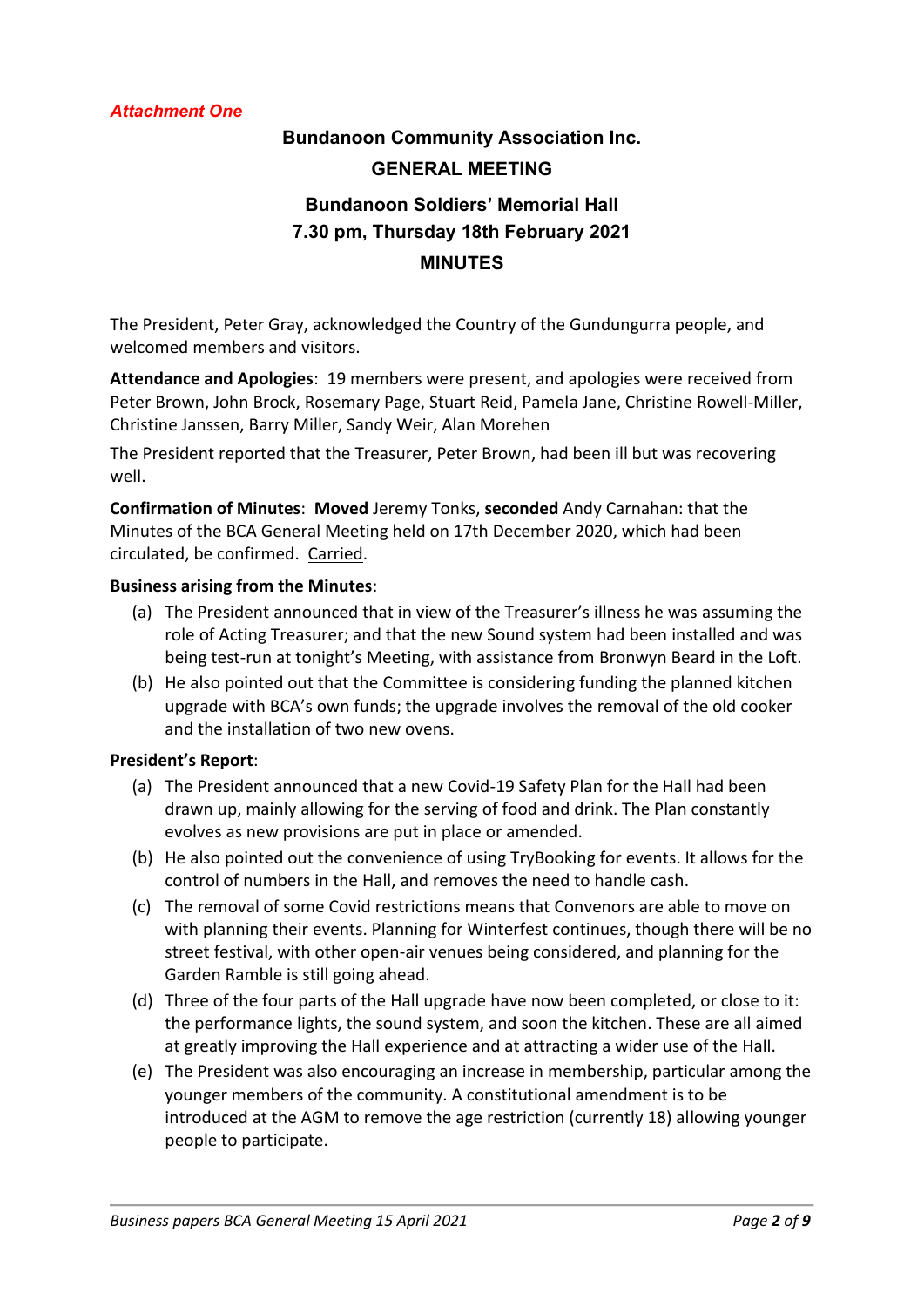- (f) The Bundanoon Pipe and Drum Band had moved on, but a new Bundanoon Pipe Band has been formed, under the Convenorship of Jeff Appleton.
- (g) Cherie Hobart has resigned as sub-treasurer for *JCG*. The President thanked her for her dedicated and efficient service in that position. *JCG* is therefore looking for a new sub-treasurer to undertake that important work.
- (h) A review of the BCA's policies had been undertaken with the insurance brokers. One area that needs to be looked at is insurance of equipment, now that more of it is being acquired.

### **Correspondence**:

- (a) copy (09.02.2021) of President's Report for SVG meeting
- (b) email (10.02.2021) from Clr Ian Scandrett about attendance at AGM
- (c) email (10.02.2021) from Powerhouse Museum about retention of two Camelbak bottles from the Ecologic Exhibition being dismantled
- (d) letter (10.02.2021) to School Principal about setting up the street library
- (e) notice (10.02.2021) from WSC about Grants Writing Workshop
- (f) email (15.02.2021) from President to Hamish Dawson, thanking him for his role in the Bundanoon Pipes and Drums
- (g) email (15.02.2021) from School Principal asking if the fortnightly School Newsletter could be shared with the BCA membership via its mailchimp software
- (h) email (15.02.2021) from Rosemary Page containing a stocktake of BCA's wine holdings (total of 58 bottles)
- (i) email (16.02.2021) from Rosemary Page advising Baxters will not be continuing as Hall cleaners
- (j) email (17.02.2021) from WSC advising that it is responsible for the Soldiers' Memorial Hall building insurance

### **Business arising from the Correspondence**:

- (a) Henk Janssen asked whether the BCA could pay the insurance premiums given the decline in income due to the Covid restrictions. Peter Gray replied that there were still sufficient funds available for ongoing and recurrent costs.
- (b) Ann Rocca asked for a filling out of the Report to the latest SVG meeting, and an account of the discussions. The President, who had attended the meeting, made some comments, in particular that the Southern Villages found responses from WSC were slow, as were its movements to get things done following the bushfires.

### **Report of Committee's Decisions**:

- (a) The Secretary apologised that he had failed to send the document out with the other meeting papers, and summarised the main points:
	- 1. Updating of sound system and kitchen
	- 2. Constitutional amendments
	- 3. Burgess Street Storage Shed
	- 4. Free Street Library at Bundanoon Public School
	- 5. Insurance cover for casual hirers of the Hall
	- 6. Square readers and the use of TryBooking
	- 7. Food and drink in the Hall

### **Treasurer's Report**: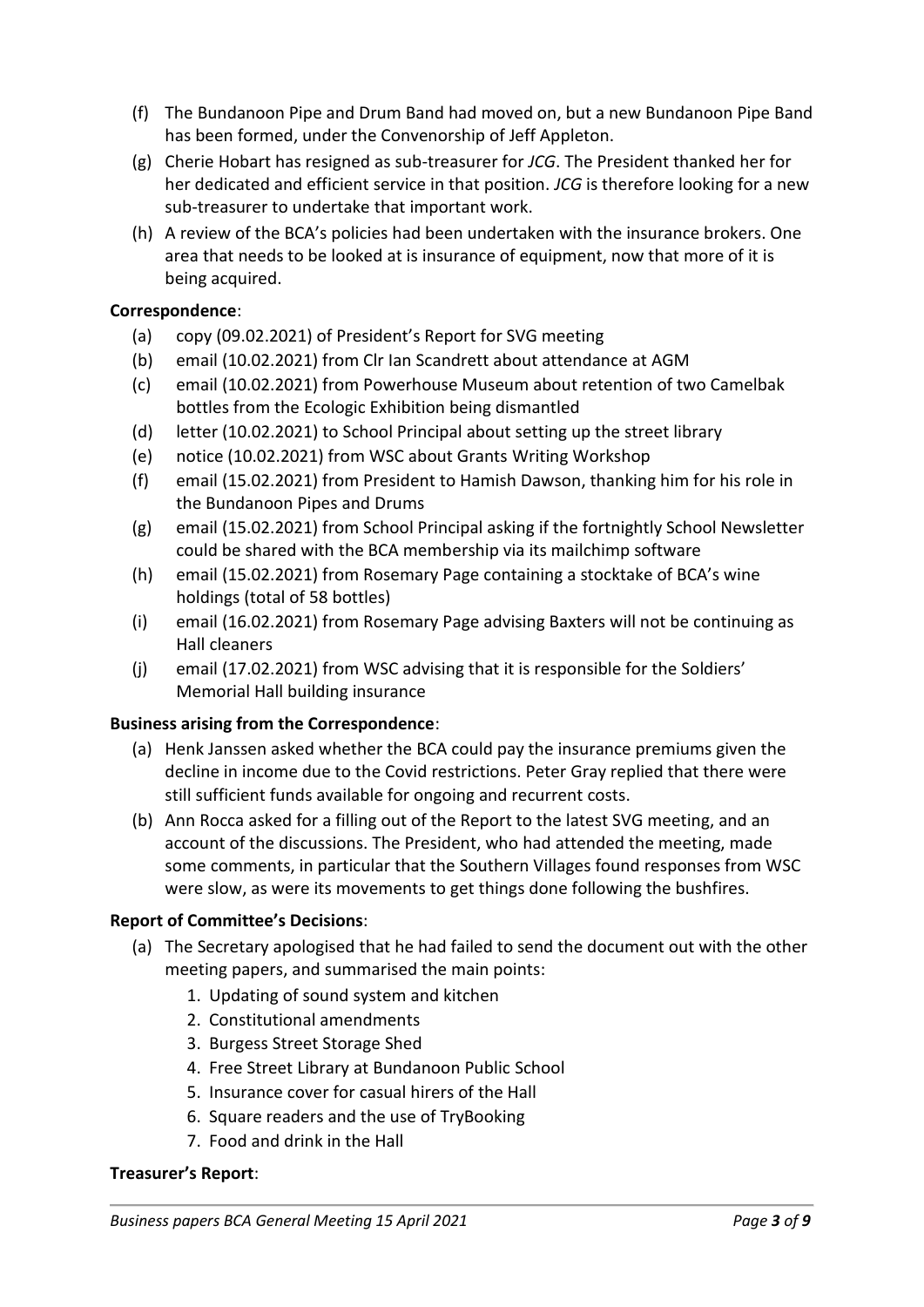(a) The President as Acting Treasurer tabled a basic profit and loss statement for the month ending 31.01.2021 (attached to these Minutes), and reported income of \$1,890, and expenditure of \$628, leaving a profit of \$1,262. He listed some of the main items of income and expenditure.

**Moved** Bronwyn Beard, **seconded** Bruce Marshall, that the Treasurer's Report be received. Carried.

### **Convenors' Reports on Subcommittee Activities**:

- (a) Welcome to Bundanoon. Lyn Morehen reported that new arrivals are being welcomed at the Bundanoon Club, which is a congenial venue. Delivery of welcome packs is running behind for obvious reasons. A new Convenor will be taking over soon.
- (b) *JCG*. Henk Janssen reported that the next issue had gone to the printers.
- (c) Bundanoon Pipe Band. The new Convenor, Jeff Appleton, reported that the Band had lost one experienced drummer, and there are some leads for getting a piper to join. The band is now made up mostly of learners, but that fits with the aim of being a social band open to the community.
- (d) Bundanoon Sings! Geoff McCubbin reported that choral singing was still under constraints, but some relaxing of conditions was anticipated. The Choir members were keen to get going.
- (e) Arts Bundanoon: Music @ 10 concerts were held in both December and January, and both were sell-outs. There was a full program in place for the rest of this year.
- (f) Melting Pot Theatre. Bronwyn Beard reported that 2020 had been a good year. The finals of Crash Test Drama constituted the Gala concert in December. Training sessions were being held in the use of the new equipment; only those who had completed training should be allowed to use the equipment. Auditions had been held in February for a full play later in the year.

### **General Business**:

- (a) Mel Morris, the Principal, reported on the School's activities and staffing since the start of the year. Completion of the new sports courts has been held up till March. The next big project is raising \$150K for playground equipment. Two requests: Persons to assist with reading, and sharing the School's Newsletter with the BCA membership via mailchimp.
- (b) Andy Carnahan demonstrated the new pull-up BCA sign.
- (c) Elizabeth Cranny reminded members about nominations for executive positions and Committee membership.

### *Next meeting***:**

86th and 87th (combined) Annual General Meetings Thursday 18th March 2021 at 7.30pm in the Bundanoon Soldiers' Memorial Hall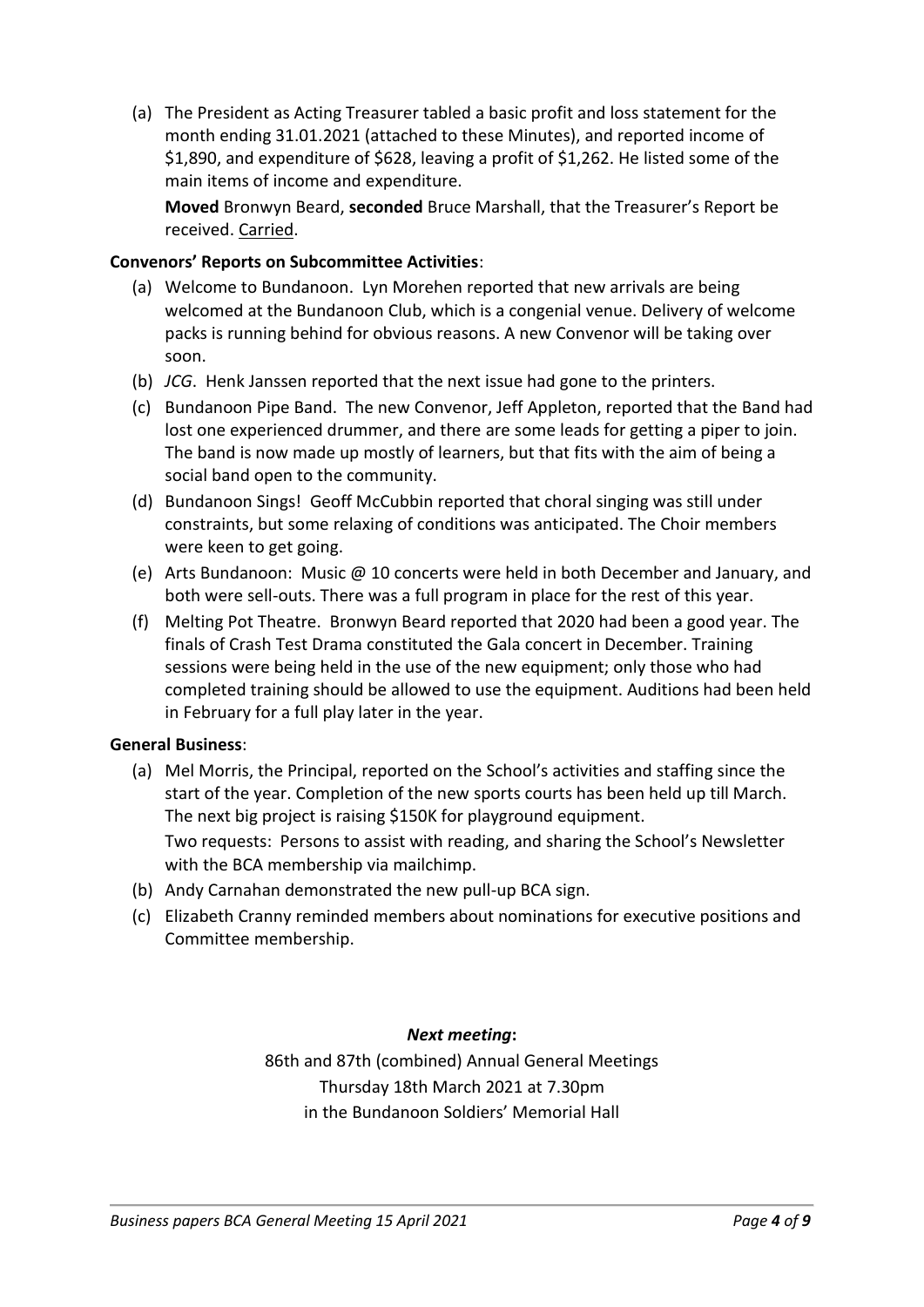### **COMMITTEE UPDATE – April 2021**

The newly elected committee met on 1 April for their first meeting.

**New Committee Members**: Two casual vacancies have been filled by Mel Morris and Ralph Clark. Another member came as a guest and is considering taking up the position of Vice President.

### **Hall items**:

*Audio system*. An additional connection has been made to enable microphones to be managed from the stage. This allows hiring groups to manage their sound. A grant application for microphones has been submitted to Council's community assistance scheme.

*Kitchen*. The gas range is being removed. Two new stove/ovens will replace this. We are working with Council with the aim that they will fund these. The range hood will be cleaned.

**Burgess Street Storage Shed**: Council are placing the reclassification of land on public exhibition. This is a required step for our storage facility.

**"Book Nook" street library at Bundanoon Public School**: The BCA has sponsored a street library at the School. It is installed and will be launched next term.

**Food and drink in the Hall**: Our Covid safety plan now enables food and drink to be served. We require all hirers to supply biodegradable items if they are using single-use products.

**New Technical Assets Subcommittee**: To assist with the management and security of the new lights and sound in the Hall, the Committee endorsed a request to form a Technical Assets Subcommittee. Peter Gray is the Convenor.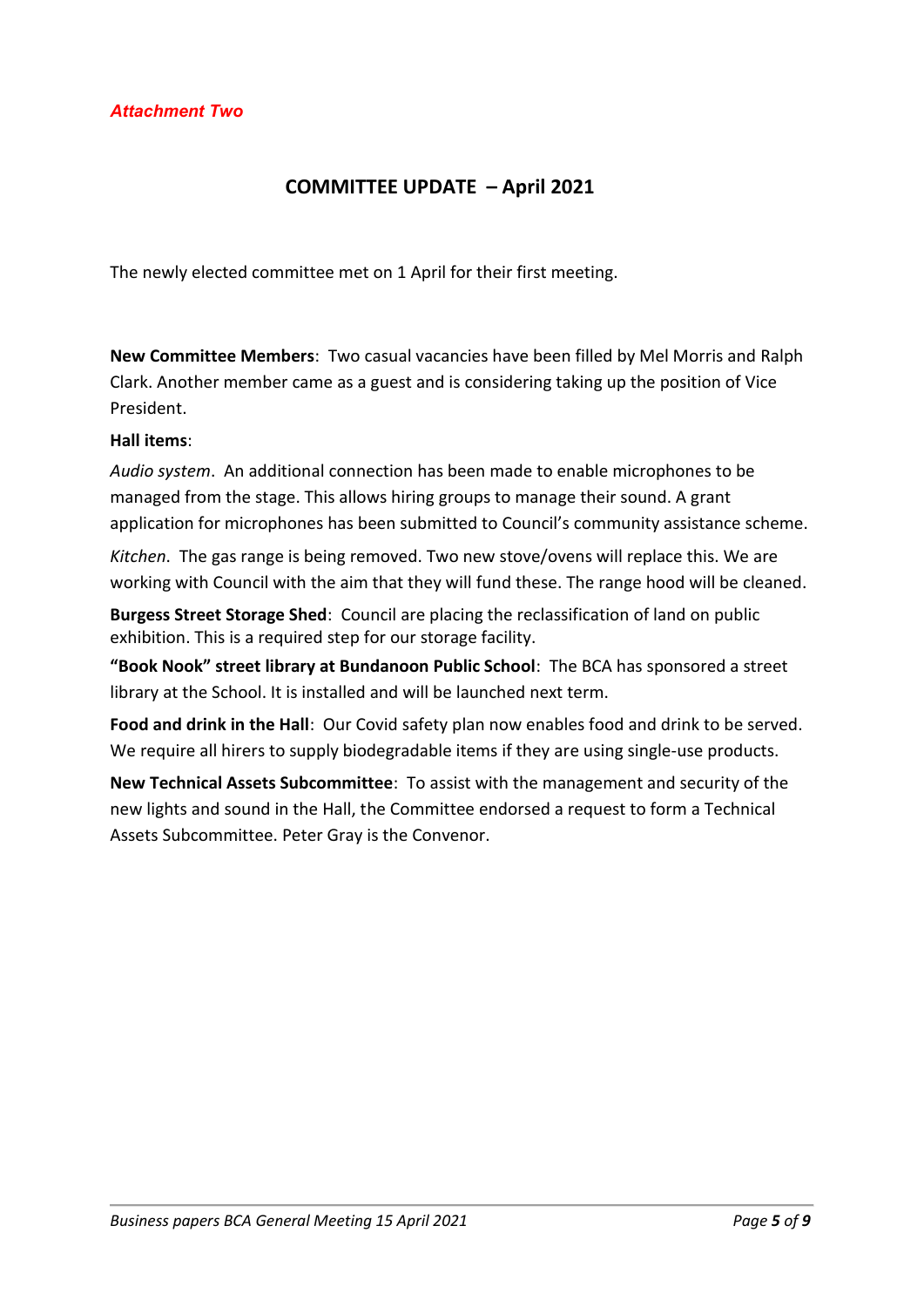### **Treasurer's Report**

# **Profit and Loss**

### **Bundanoon Community Association Incorporated** For the month ended 31 March 2021

|                                 | <b>MAR 2021</b> |
|---------------------------------|-----------------|
| <b>Trading Income</b>           |                 |
| Cinema Bundanoon                | 1,187.73        |
| <b>Donations Received</b>       | 500.00          |
| <b>Hall Hire - External</b>     | 981.19          |
| <b>Jordans Crossing Gazette</b> | 8,460.87        |
| <b>Melting Pot Theatre</b>      | 345.45          |
| <b>Membership Fees</b>          | 54.54           |
| Ticket Sales - Music at @ 10    | 133.40          |
| <b>Total Trading Income</b>     | 11,663.18       |
| <b>Gross Profit</b>             | 11,663.18       |
| <b>Operating Expenses</b>       |                 |
| Cleaning                        | 306.09          |
| <b>Computer Costs</b>           | 45.45           |
| Consumables                     | 136.36          |
| <b>Donations</b>                | 1,100.00        |
| Equipment                       | 780.91          |
| <b>Mobile Phone Expenses</b>    | 36.36           |
| Printing                        | 610.00          |
| Purchases                       | 450.12          |
| Repairs & Maintenance           | 767.00          |
| <b>Sundries</b>                 | 63.18           |
| <b>Total Operating Expenses</b> | 4,295.47        |
| <b>Net Profit</b>               | 7,367.71        |

**Net Profit**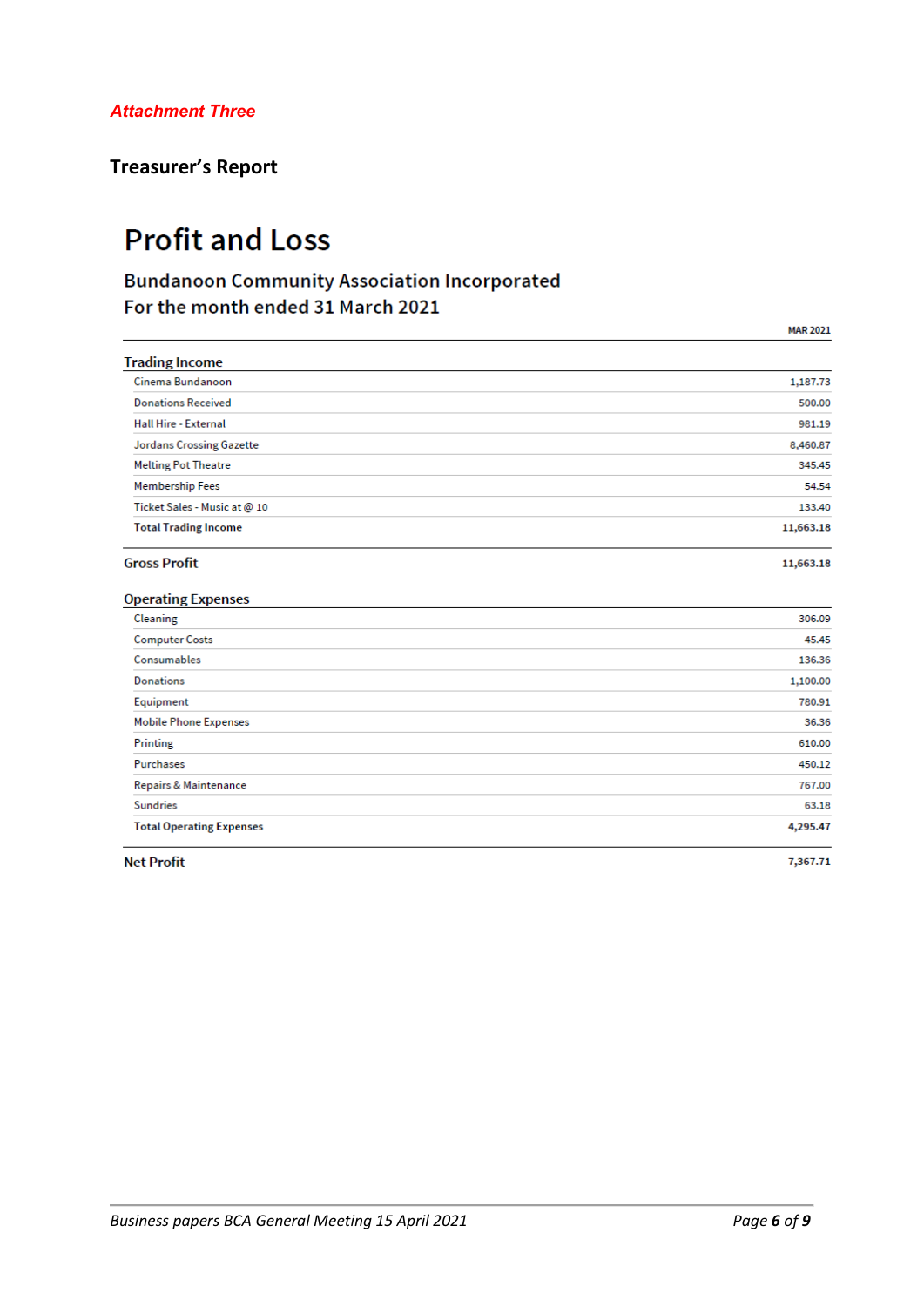### *Attachment Four*

### **CONVENORS' REPORTS – APRIL 2021**

### **Arts Bundanoon – Music@10**

At the time of writing this report we have staged three concerts in January, February and March. Monthly recitals are all organised for every month this year ending with the November event.

Audience numbers have been very healthy. Perhaps people feel starved of live classical music. It may also be that TryBooking arrangements have encouraged patrons to book and commit to attending. Whatever the reason, it is very pleasing that we have not lost revenue.

We have been wonderfully supported by the BCA Committee. Andy Carnahan has been extraordinary supporting operations. Former President Peter Grey and Secretary Bruce Marshall have also been key to mounting these concerts. We are in need of able-bodied people on the team to set up and put away chairs, piano, etc. I will continue to canvass the community for more volunteers.

*Pamela M. Jane Duncan (Convenor)*

### **Bundanoon on Tap**

The work towards the completion of the feature in the village continues in discussions with WSC. With changes at Council we are moving a little slowly right now.

*Christine Rowell-Miller (Convenor)*

### **Bundanoon Pipe Band**

The Bundanoon Pipe Band is currently preparing for a performance. We will be playing a few tunes that people will find familiar. We currently have five pipers (three learners), two tenor drummers, two snare drummers (one learner) and a bass drummer. The total number of band members is now up to 10. We are looking forward to our first performance.

*Jeff Appleton (Convenor)*

### **Bundanoon Sings!**

Choir members were delighted to start singing together again on 15 March. True, we had to sit well apart, but at least we did not have to wear masks. Our new Director, Mariamma Mitchell, had to sit five metres in front, but we all managed very well and happily – and arrangements have now become a bit more flexible.

Our first public appearance will be at the Southern Villages Memorial on Anzac Day, when we will make a contribution of our own, and help to lead the community singing. Despite the long break most of our people are back, and former members and new ones are still very welcome.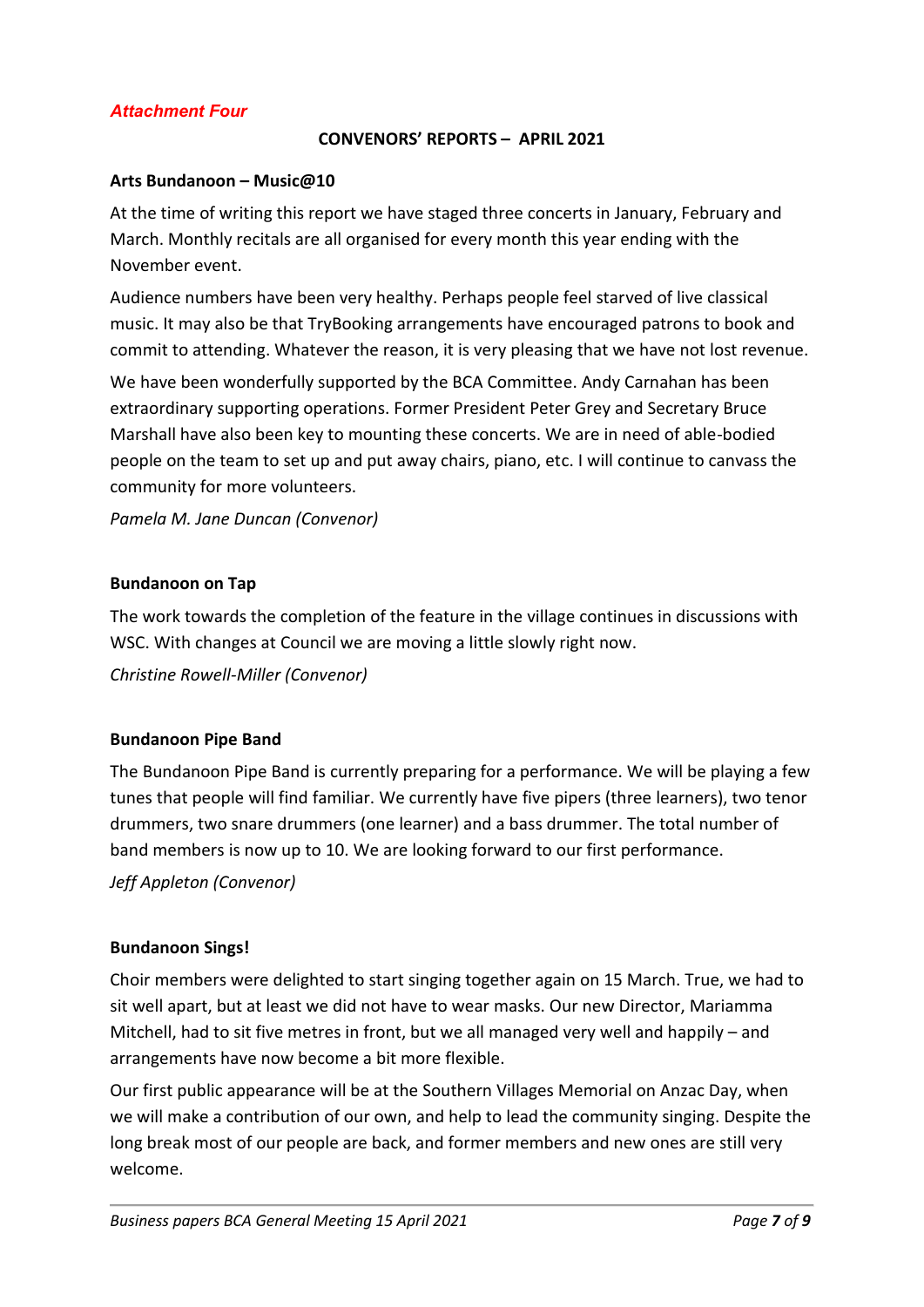Our committee has a couple of changes, and Hannah Halloran who has done such a positive job with social media has needed to hand it on. We are looking for someone to pick it up  $$ not necessarily a choir member – either by itself or as part of other community conversation. Training is available, so there's a new possibility! Tell the Convenor if you would like to think about it.

*Geoff McCubbin (Convenor)*

### **Bundanoon Soldiers' Memorial Hall**

Nothing much to report on the Hall this month, except that the new cleaner, Comfort Cleaning, is doing a great job.

*Rosemary Page (Convenor)*

### *Jordan's Crossing Gazette*

From the many comments received, readers are enjoying *JCG*, reading it 'from cover to cover'.

Our 'lateral thinking' themes are attracting new contributors with fascinating articles, which continue to surprise and delight.

As always, we welcome ideas and suggestions and look forward to bringing you a new and exciting experience with the June edition themed 'What's that Sound'.

*Christine Janssen (Convenor/Editor)*

### **Leaver Park**

The work achieved by the Leaver Park Bush Regeneration team has reached a point where areas to be cleared and developed by the group will expand beyond the immediacy of Leaver Park, but still in Bundanoon, for a short time. The next get-together, Thursday May 13th, will start some new work at Ferndale Oval. We'll meet at the main entry area to the sports fields and in the month or two ahead some bush regeneration around the Bundanoon Cemetery is a possibility. Then after a review a little down the track, an update on Leaver Park will lead to the next phase commencing. Hope to see some new faces as we tackle these new areas.

*Christine Rowell-Miller (Convenor)*

### **The Rex Cinema**

The Rex Cinema has started 2021 in great form.

To begin the year, we screened the wonderful Australian film *Ladies in Black.* The story is set in the summer of 1959, when Lisa, a shy schoolgirl, takes a job in Sydney's prestigious department store Goode's. There, her life is changed forever when she meets the "ladies in black". Written by Sue Milliken (a one-time Bundanoon local).